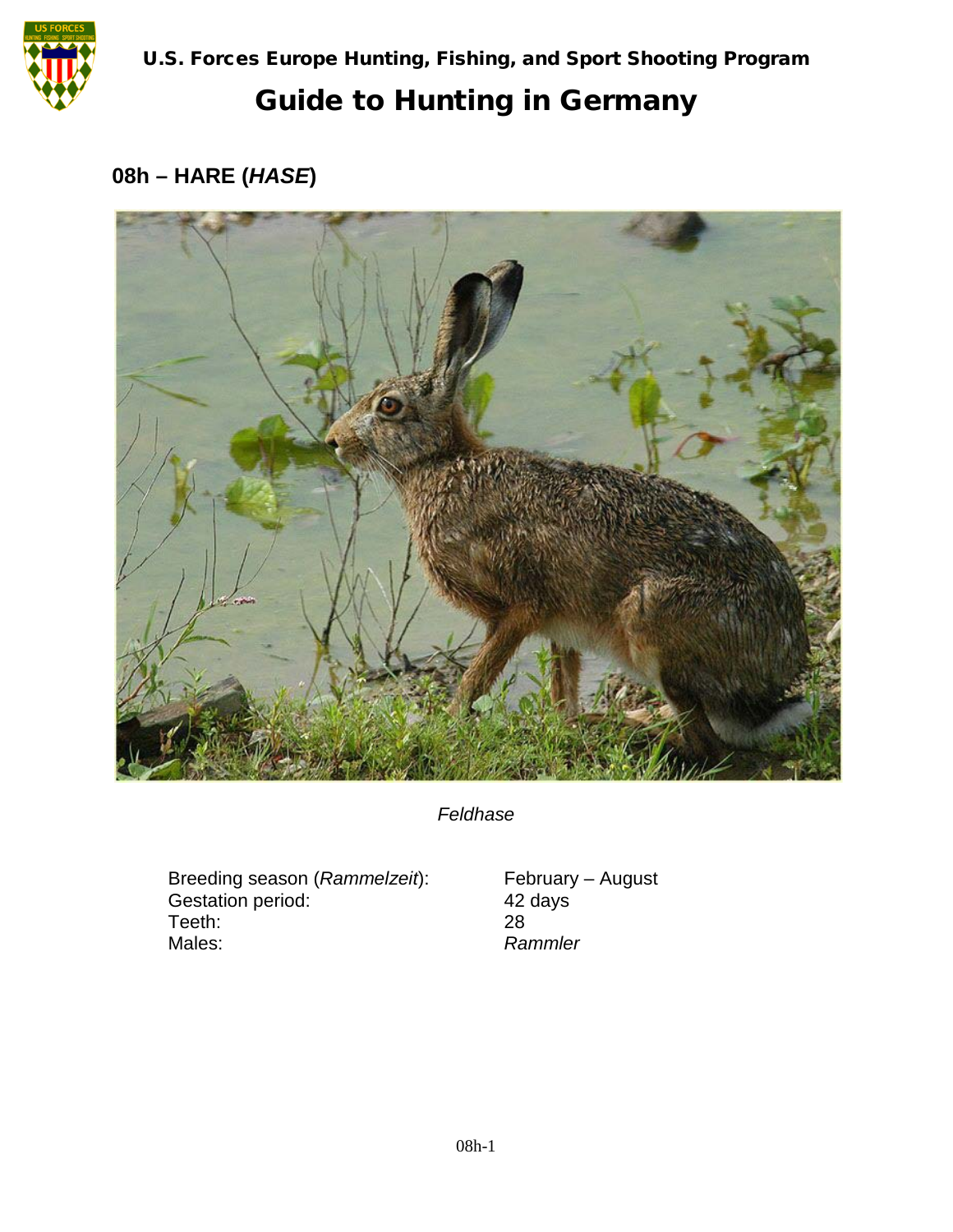

U.S. Forces Europe Hunting, Fishing, and Sport Shooting Program

## Guide to Hunting in Germany



*Feldhase*

Mature Hare are  $50 - 70$  cm long, weighs  $2,5 - 8$  kg, and have ears that are 11 to 15 cm long.

The hind legs of a hare are almost twice as long as the front legs.

The Hare is yellowish-brown, with a white belly and under part of the tail (*Blume*).

The ears are tipped with black.

In flight, the hare changes direction by sudden, sharp turns.